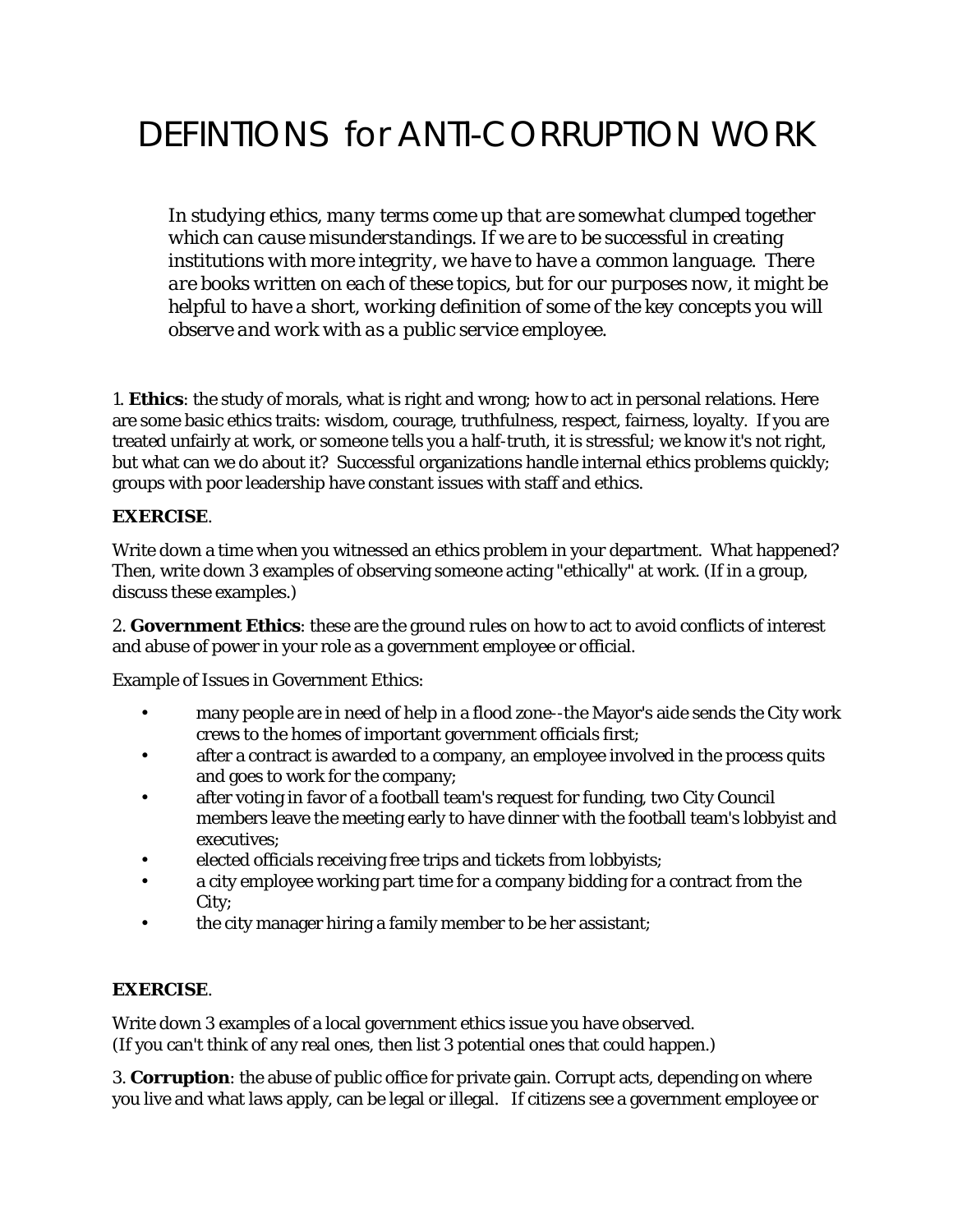official doing something through their office to get themselves special benefits, they will (along with the newspaper) consider that "corrupt", even though technically, it may not violate any existing law.

### **Examples of Corruption**:

- an official taking a \$500 bribe to vote a certain way (the classic example of illegal corruption);
- a Department Head having a retirement party for himself; his staff collects \$20,000 from vendors doing business with the agency for the party (technically legal in some jurisdictions; but many would think it was corrupt, regardless);
- theft of government equipment (illegal corruption);
- failure to widely advertise a bid so that a favored company can get the contract;
- the Mayor of the City asking a company that just won a city contract to hire her nephew.

# **EXERCISE**.

Write down an example of **legal** corruption.

4. **Institutional Corruption** : This is a situation where the integrity of the entire organization is affected. It is defined as influences (power and money) in an economy of influences (not just one person doing it--the whole group operates this way); it must also decrease the effectiveness of the organization and decrease public trust. What is interesting is that the acts are LEGAL. If there is institutional corruption in your government, there can still be many good people working there, but the structure of the government is set up so that there is not complete loyalty to the citizens--powerful influences act on the government and shift priorities away from the citizens.

To illustrate, imagine that a government employee's purpose should be focused 100% on the needs of the citizens, the "people". This will be shown as "north" on this compass:

But instead, powerful influences come into play, like a magnet, and get the official or employee to shift their loyalty to these other influences, pulling them off of true north--their commitment to the citizens:

This can be completely legal and good people can participate in it. ("It's just the way things are done around here.")

It's just that instead of serving the citizens, the loyalty of the government employees and officials is now primarily focused on helping these more powerful influences.

We must still must rely on individuals (either internally as employees or externally as citizens) to reverse this institutional corruption. But first you must recognize when it is happening. Have you ever seen a decision that was good for the citizens, the people, reversed or cut back for political reasons? Many times, if people voice objections to what is happening, they are told "we have checked with the lawyers and this is completely legal"; yes, but is it the right thing to do?

### **Example of Institutional Corruption**: